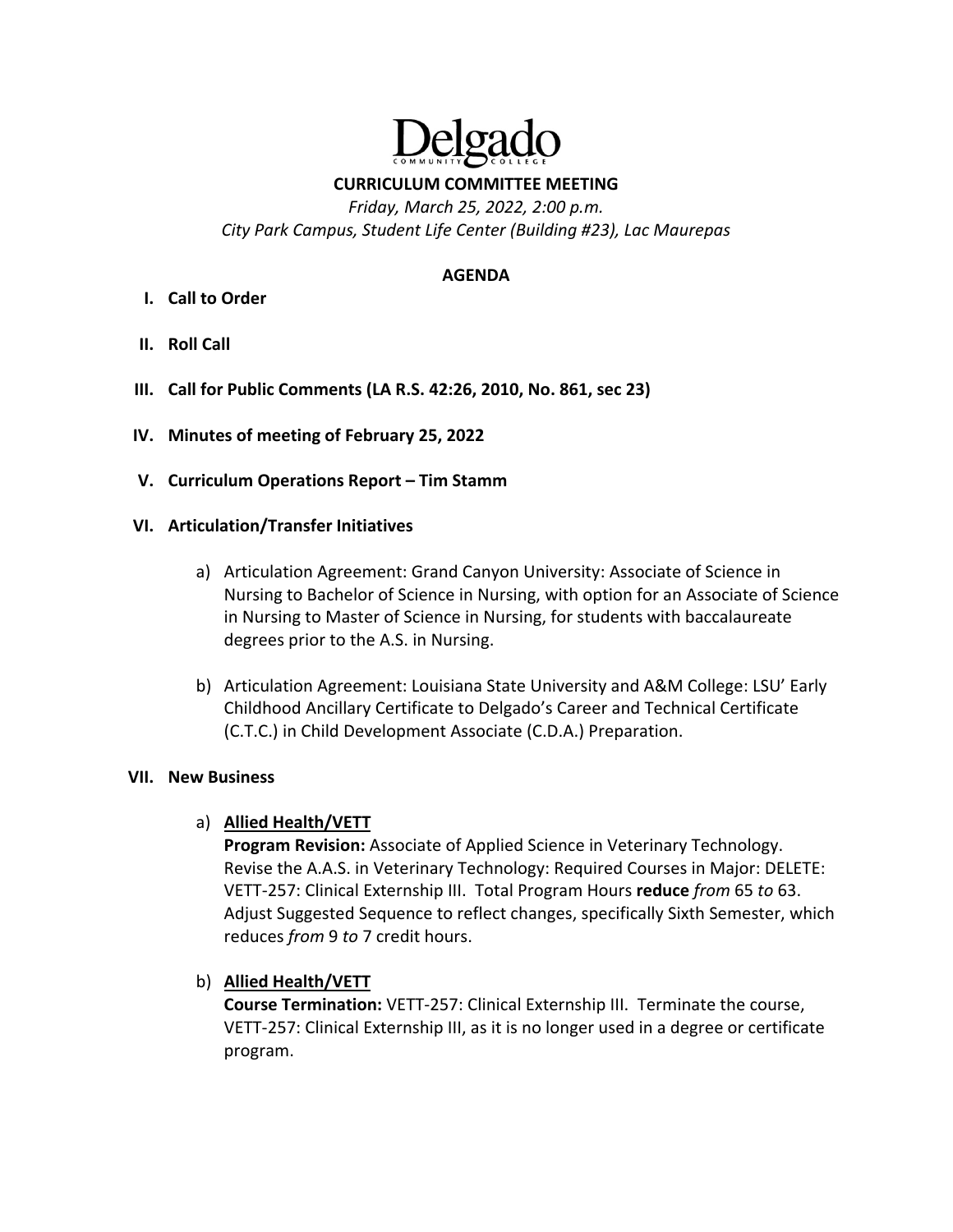# c) **Business & Technology/CMIN/Cloud Computing**

**Change of Program Description: Student Learning Outcomes:** Career and Technical Certificate in Cloud Computing. Revision to the published Student Learning Outcomes for the C.T.C. in Cloud Computing: Analyze business and information system needs to identify and select appropriate cloud‐based products, tools, and services; Identify appropriate solutions to maintain the confidentiality, integrity, and availability of data. Note: these two (2) Student Learning Outcomes *replace* the existing eight (8) Student Learning Outcomes currently listed in the Program Description.

# d) **Business & Technology/CMIN/Cloud Computing**

**Change of Program Description: Student Learning Outcomes:** Associate of Applied Science in Cloud Computing. Revision to the published Student Learning Outcomes for the A.A.S. in Cloud Computing: Analyze business and information system needs to identify and select appropriate cloud‐based products, tools, and services; Identify appropriate solutions to maintain the confidentiality, integrity, and availability of data; Apply core concepts of agile methodologies and iteration to solve problems; Apply critical thinking skills to design, deploy, and maintain cloud‐native solutions to meet project needs with focus on security and scalability. Note: these four (4) Student Learning Outcomes *replace* the existing seven (7) Student Learning Outcomes currently listed in the Program Description.

## e) **Business & Technology/CMIN/Cloud Computing**

**Program Revision:** Associate of Applied Science in Cloud Computing. Revise the A.A.S. in Cloud Computing: Required Courses in Major: ADD: CNET‐294: Cloud Architecture; Approved Electives: DELETE: CNET‐294: Cloud Architecture from the list of elective choices; Reduce electives *from* nine (9) *to* six (6). Total Program Hours remain the same. Adjust Suggested Sequence to reflect change, specifically Fourth Semester.

# f) **Business & Technology/CMIN**

**Change of Concentration Name/Title:** Associate of Applied Science in Computer Information Technology, with a concentration in Game Design. Change the name/title of the concentration in Game Design of the A.A.S. in Computer Information Technology *from* Game Design *to* Game Development.

# g) **Business & Technology/CMIN**

**Program Revision:** Associate of Applied Science in Computer Information Technology, with a concentration in Game Developer. Required Courses in Concentration: DELETE: ADOT‐161: Modeling and Texturing for 3D Animations and Games and ADOT‐162: 3D Modeling and Animation for Games and Film; ADD: CMIN‐214: Introduction to C++ and ADOT‐209: User Experience and Prototyping; Electives List: DELETE: ADOT‐135: Digital Illustration Software, ADOT‐225: Multimedia Animation and Technologies, and CMIN‐214: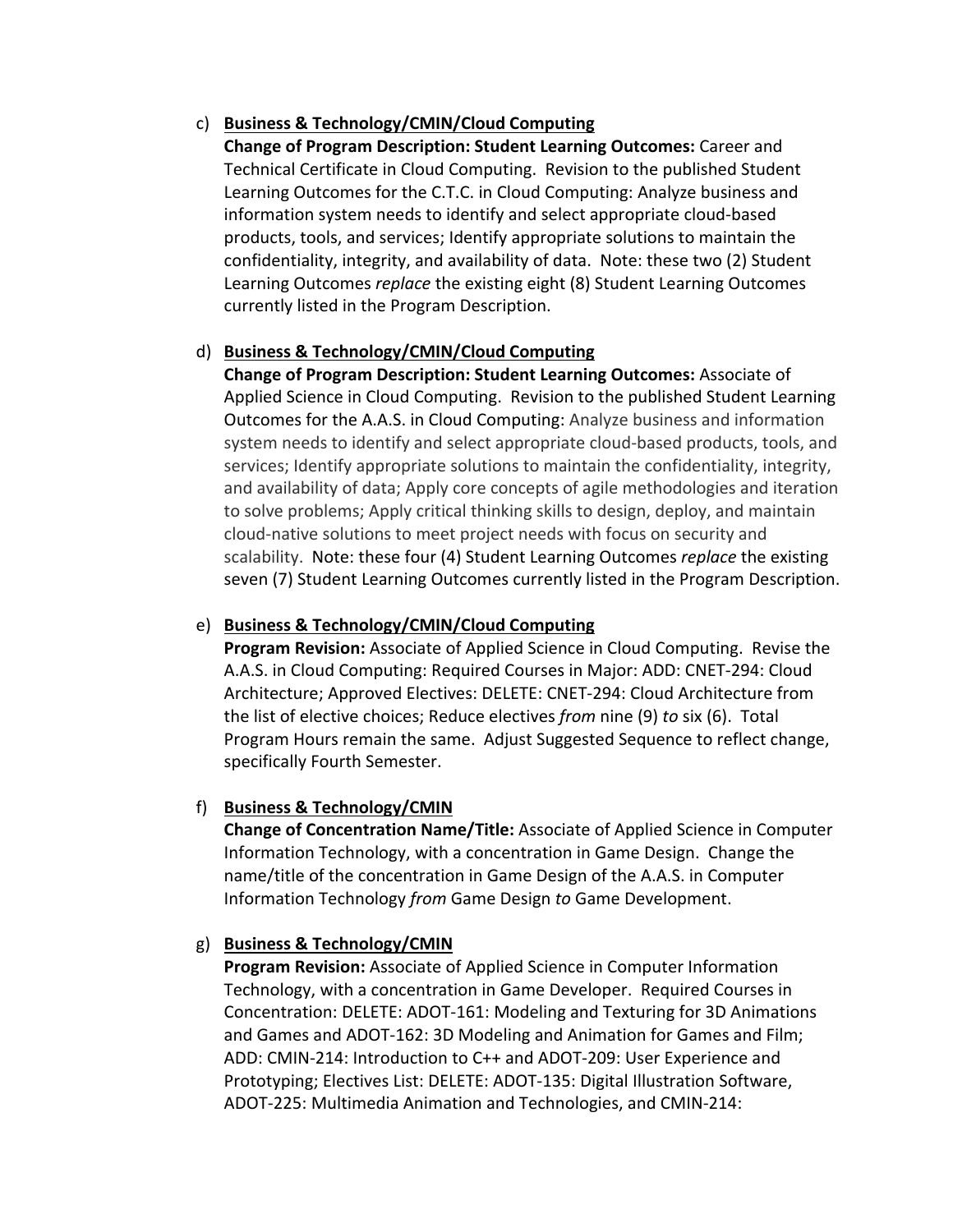Introduction to C++; ADD: ADOT‐161: Modeling and Texturing for 3D Animations and Games, ADOT‐162: 3D Modeling and Animation for Games and Film; CMIN‐ 207: Logic and Design II, CMIN‐257: JAVA Programming II, and CMIN‐266: Database Management Systems. Total concentration and Total Program Hours remain the same. Adjust Suggested Sequence to reflect changes, specifically Second Semester: DELETE: ADOT‐161: Modeling and Texturing for 3D Animations and Games; ADD: ADOT‐209: User Experience and Prototyping. Third Semester: DELETE: ADOT‐162: 3D Modeling and Animation for Games and Film; ADD: CMIN‐214: Introduction to C++; Adjust Concentration Elective List, as noted above.

### h) **Business & Technology/CMIN**

**Program Revision: Student Learning Outcomes:** Associate of Applied Science in Computer Information Technology, with a concentration in Game Developer. Student Learning Outcomes: Recall the core concepts of game development for application to varying sizes of game projects on any given game platform; Construct, debug and execute the code for a game feature using industry standard programming languages including but not limited to C++ or C#; Produce and distribute a professional portfolio of game artifacts which align with the current professional standards, software, and related tools of the game development industry; Use the soft skills needed to work ethically and collaboratively with a team of diverse stakeholders with the common goal of game development

### i) **Academic Affairs/Curriculum & Program Development**

**Publication of Program Student Learning Outcomes:** Publication of Student Learning Outcomes for instructional programs in the College Catalog. Information will be included after the Program Description. Publication of Student Learning Outcomes will assist with compliance, assessment, and communication of programs' purpose to internal and external reviewers, approved by Curriculum Committee March 23, 2018. Original approval was for *Program Level* Student Learning Outcomes only and did not include concentrations contained within degree or certificate programs. Publication of Student Learning Outcomes Specific to Concentrations.

# j) **Business & Technology/CNET**

**Change of Program Description: Student Learning Outcomes:** Associate of Applied Science in Computer Network Technology. Review and approval of the publication of the Student Learning Outcomes for the A.A.S. in Computer Network Technology. Student Learning Outcomes: Use critical thinking techniques, skills, an tools to troubleshoot and conduct standard tests and interpretation of diagnostic results to solve computer networking problems; Discuss the methods to communicate with end users, manger, and peers of technical or non‐technical nature; Explain local area network, wide area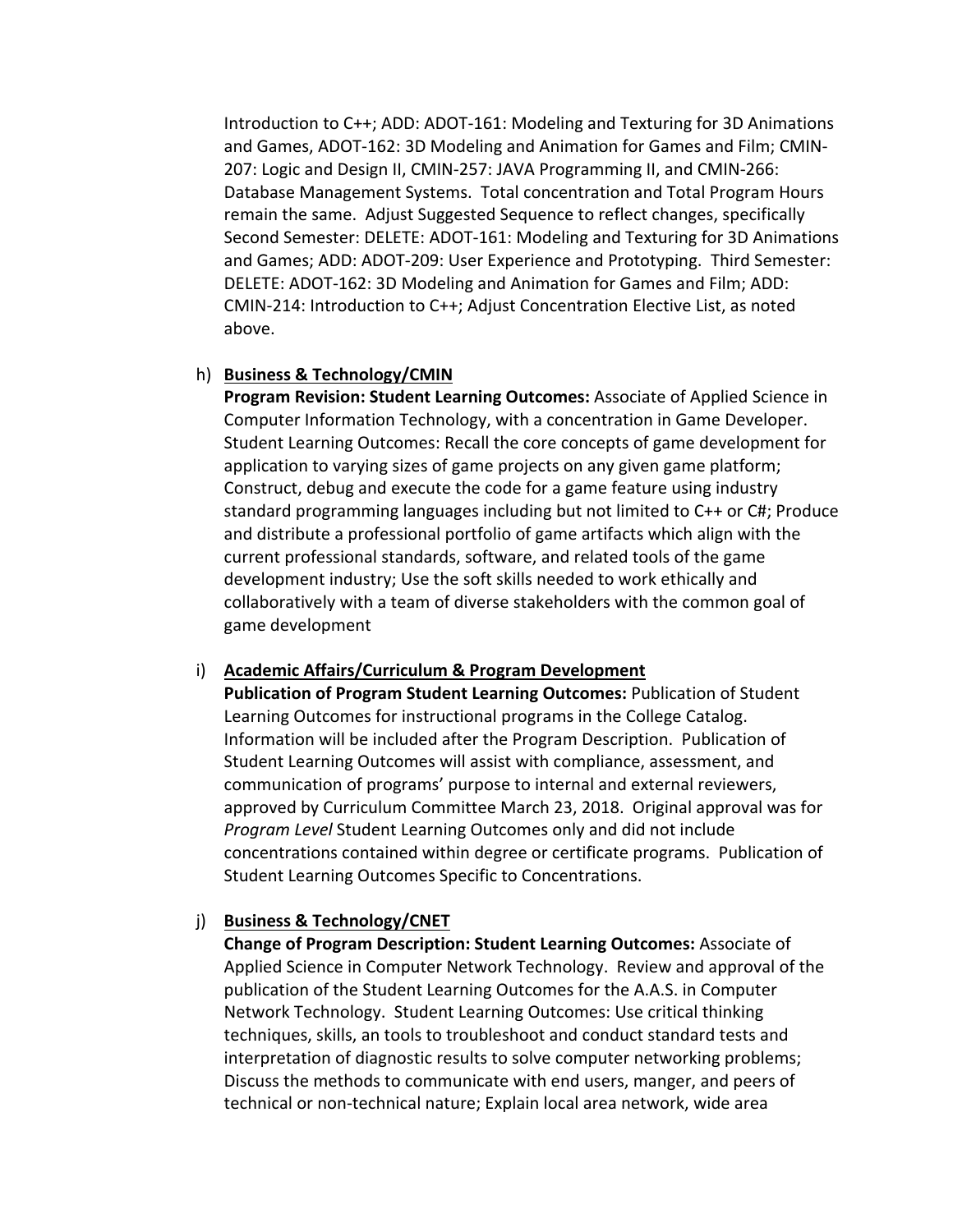network, protocols, and networking hardware; Demonstrate the skills necessary to build, monitor, and configure networks; Apply professional and ethical responsibilities, including a respect for diversity and demonstrate skills in leadership and team‐building.

#### k) **Business & Technology/ELST**

**Change of Program Description: Student Learning Outcomes:** Associate of Applied Science in Electronics Service Technology. Review and approval of the publication of the Student Learning Outcomes for the A.A.S. in Electronics Service Technology. Student Learning Outcomes: Explain the basic principles of analog and digital electronics; Use technical documentation to repair equipment; Apply critical thinking techniques to run diagnostic tests and perform preventive maintenance checks and services on equipment; Compare equipment in the lab with equipment used in industry and explain their similarities; Apply professional and ethical responsibilities, including a respect for diversity and demonstrate skills in leadership and team‐building.

### l) **Business & Technology/FPTC**

**Change of Program Description: Student Learning Outcomes:** Associate of Applied Science in Fire Science Technology. Review and approval of the publication of the Student Learning Outcomes for the A.A.S. in Fire Science Technology. Student Learning Outcomes: Explain fire preventive practices and describe the skills necessary to effectively carryout the duties of an entry‐level firefighter; Use critical thinking skills to identify financial processes associated with fire service; Demonstrate the knowledge of fire service organization and management; Discuss the methods used for an effective emergency management program; Apply professional and ethical responsibilities, including a respect for diversity and demonstrate skills in leadership and team‐building.

### m) **Business & Technology/INCO**

**Change of Program Description: Student Learning Outcomes:** Associate of Applied Science in Instrumentation and Control. Review and approval of the publication of the Student Learning Outcomes for the A.A.S. in Instrumentation and Control. Student Learning Outcomes: Discuss the process to obtain an entry‐level position in the chemical, refining, oil and gas production, waste and water-treatment, food, pharmaceutical, and related manufacturing industries; Use critical thinking skills to research, evaluate, analyze, and synthesize information to solve problems related to process equipment, instruments, systems, and operations; Demonstrate effective communication skills to ensure optimal communication with shift co‐workers, first line supervisors, maintenance personnel, safety personnel, and contractors; Explain safety, health, and environmental standards in a plant; Apply professional and ethical responsibilities, including a respect for diversity and demonstrate skills in leadership and team building.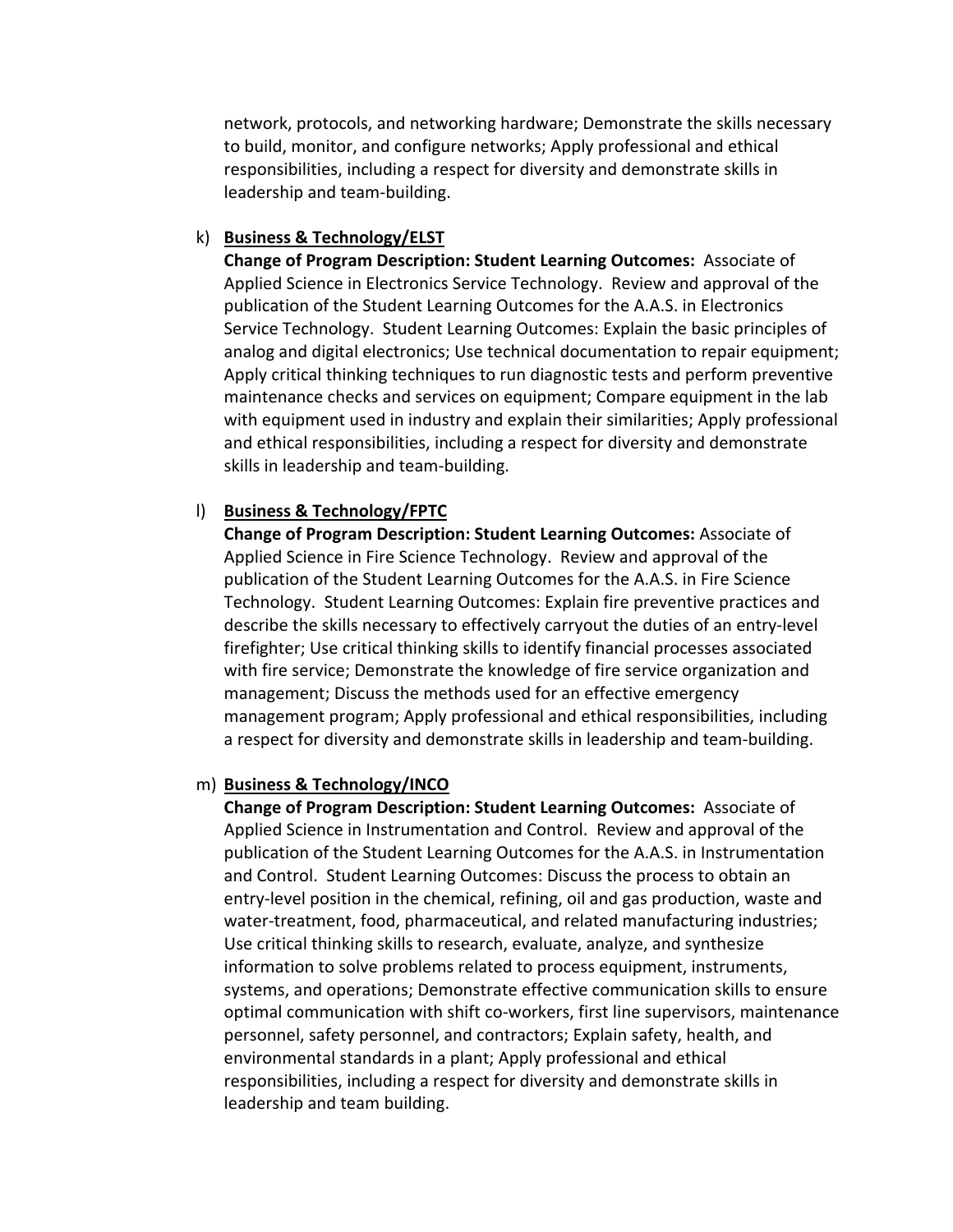# n) **Business & Technology/BUMG**

**Program Revision:** Associate of Applied Science in Business and Management.

- i. **Concentration in Office Management:** (note: documentation does not reference modifications to program addressed February 25, 2022). Required Courses in Concentration: DELETE: ACCT‐222: Computerized Accounting Using Quickbooks; ADD: BUSG‐121: Business Mathematics. Elective List (Select one [1] of six [6] courses): DELETE: BUSG‐121: Business Mathematics; ADD: ACCT‐222: Computerized Accounting Using Quickbooks. Total Concentration and Total Program Hours remain the same. Adjust Suggested Sequence to reflect changes, specifically Third Semester and Fourth Semester.
- ii. **Concentration in Entrepreneurship/Small Business Management:** Required Courses in Concentration: DELETE: ACCT‐222: Computerized Accounting Using Quickbooks; ADD: BUSG‐121: Business Mathematics. Elective List (Select two [2] of six [6] courses, one [1] is a full‐rubric option): DELETE: BUSG‐121: Business Mathematics; ADD: ACCT‐222: Computerized Accounting Using Quickbooks. Total Concentration and Total Program Hours remain the same. Adjust Suggested Sequence to reflect changes, specifically Second Semester, Third Semester, and Fourth Semester.

# o) **Business & Technology/ENTE**

**Program Revision:** Certificate of Technical Studies in Entrepreneurship. Revise the C.T.S. in Entrepreneurship: Required Courses in Major: DELETE: ACCT‐222: Computerized Accounting Using Quickbooks; ADD: BUSG‐121: Business Mathematics. Total Program Hours remain the same. Adjust Suggested Sequence to reflect changes, specifically First Semester and Second Semester.

# p) **Business & Technology/CMIN**

**Concept Proposal of a New Instructional Program:** Certificate of Technical Studies in Game Media Design. Creation of a new twenty‐four (24) hour C.T.S. program in Game Media Design. The goal of program is for students to learn the skills necessary to enter the workforce in a variety of roles in game design and development. All courses are existing at the College and are offered on a regular basis. Initiating the proposed certificate level program will incur no additional expenses.